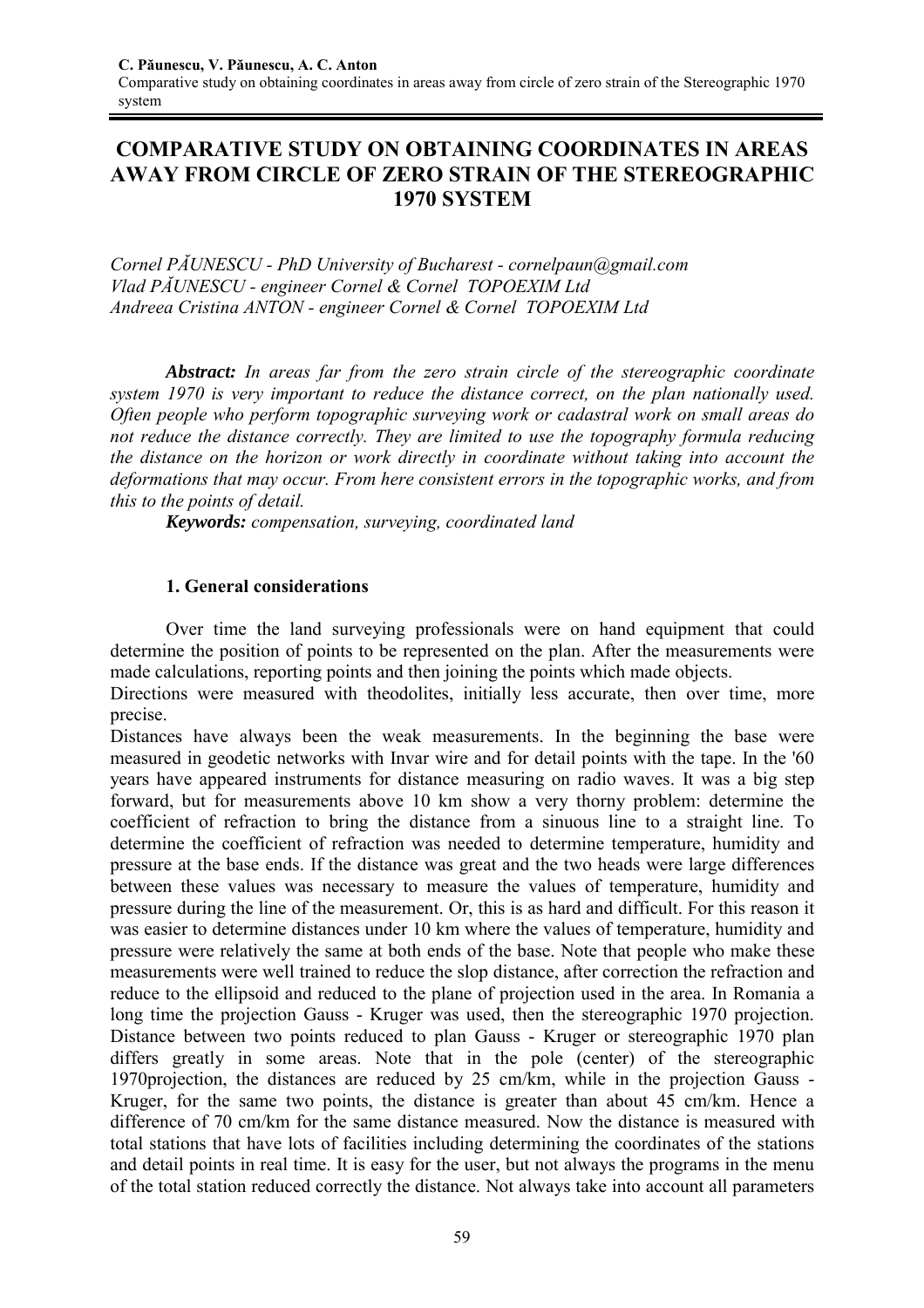needs to reduce correct the distance. Most often the professionals working normally, since not work on large areas, use the formula to reduce the distance to a local plane of projection. To understand what adverse effect can produce the formula to reduce the distance to the plane of projection, we have the example in Mangalia, where deformation reaches over 60 cm/km.

#### **2. Adjustment of the measurements using the least squares method**

 Method of least squares is known and it is not appropriate to detail here all the formulas. Currently, because of computer system no longer uses the Gauss scheme and the conditioned measurements but indirect measurements matrix treatment. Each measurement gives an equation, each new point gives two unknowns (x coordinate and y coordinate). Number of measurements (equations) must be greater than the number of unknowns to obtain the most probable value of the coordinate as close to real value. Equations are two or three kinds (the directions, distances and measurements GNSS). If we had studied all three types of equations: the direction and distance coordinate differences. Equations on the coordinate directions and the differences of coordinate (GNSS) are not interesting to study, so we will refer only to distance equations.

 It starts from the slope distances measured by total station. These distances are already corrected by the coefficient of refraction because each station can determine the total pressure and temperature, and shows directly the direct distance between two points of the distance. The formula to reduce the distance on ellipsoid:

$$
D_E = \frac{D^2 - (H_2^E - H_1^E)^2}{\left(1 + \frac{H_1^E}{R}\right)\left(1 + \frac{H_2^E}{R}\right)} + \frac{D_E^2}{24 R^2}
$$
(2.1)

After this reduction, the ellipsoid distance can be reduced to the plane of projection used, in our case the stereographic 1970, with the formula:

$$
D_{ppr} = D_E + D_E \frac{x_{m}^2 + y_{m}^2}{4R_0^2} + D_E \frac{Ax^2 + Ay^2}{48R_0^2}
$$
 (2.2)

Where:

- D is slope distance, measured by total station;

 $-H_1^F$  ,  $H_2^F$  are ellipsoidal altitudes of the head base (can calculate approximate with the distance reduced to horizon or be extracted from the plans);

- R is the Gaussian average radius, calculated at mid-point;

 $-x_{\text{m}} y_{\text{m}} \Delta x$ ,  $\Delta y$  are the average and difference coordinates in stereographic 1970 system to the ends of the distance calculated approximate, with only small distance on the horizon.

With the distances reduced to the plane of projection can write distance equations.

Distance measured  $\overrightarrow{D_{ij}}$  it is corrected with  $\overrightarrow{v_{ij}}$  and becomes the corrected distance  $D_{ij}$  .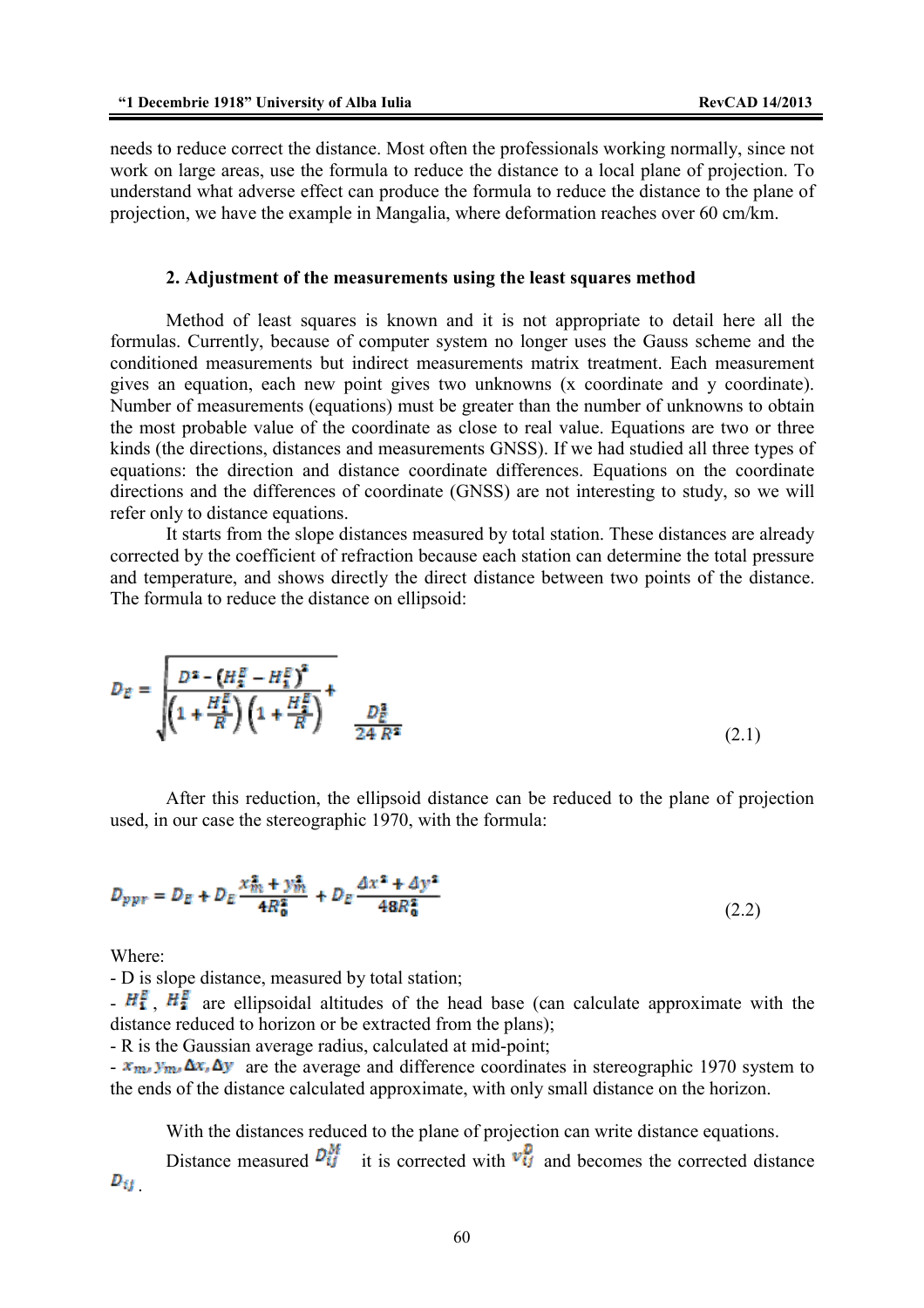$$
D_{ij} = D_{ij}^M + v_{ij}^D \tag{2.3}
$$

For a distance measured between two points we can write the equation:

$$
D_{ij}^M + v_{ij}^D = D_{ij}^{\alpha} + dD_{ij}
$$
 (2.4)

Where:

-  $\overline{D}_{ij}^{M}$  is the distance measured value;

 $\cdot \overrightarrow{v_{ij}}$  is the correction of the measured distance, obtained from the compensation process;

 $\overline{D_{ij}^0}$  is the distance determined from provisional coordinates calculated in the compensation process;

 $dD_{ij}$  correction applied to the distance determined from the provisional coordinates and determined in the compensation process.

If in equation (2.4) replace the right side with the equation:

$$
dD_{ij} = A_{ij}dx_j + B_{ij}dy_j - A_{ij}dx_i - B_{ij}dy_i
$$
\n(2.5)

representing the variation of distance for varying plane coordinates  $\frac{d x_i}{dy_i}$ , we obtain equations of corrections for distance:

$$
v_{ij}^D = A_{ij} dx_j + B_{ij} dy_j - A_{ij} dx_i - B_{ij} dy_i + l_{ij}^D
$$
\n
$$
(2.6)
$$

Free term is calculated as follows:

$$
l_{ij}^D = D_{ij}^0 - D_{ij}^M \tag{2.7}
$$

We have the equations with corrections on directions, distances and coordinates differences and we can write matrix relations:

 $v = A x + l$  $(2.8)$ 

$$
N = A^T P A \tag{2.9}
$$

$$
x = -N^{-1}A^t P l \tag{2.10}
$$

where:

- v is the matrix of corrections;
- A is the matrix correction coefficients;
- x is the unknown matrix;
- P is the weight matrix.

Finally we obtain adjusted coordinates of points using the reduced distance on the stereographic 1970 plane.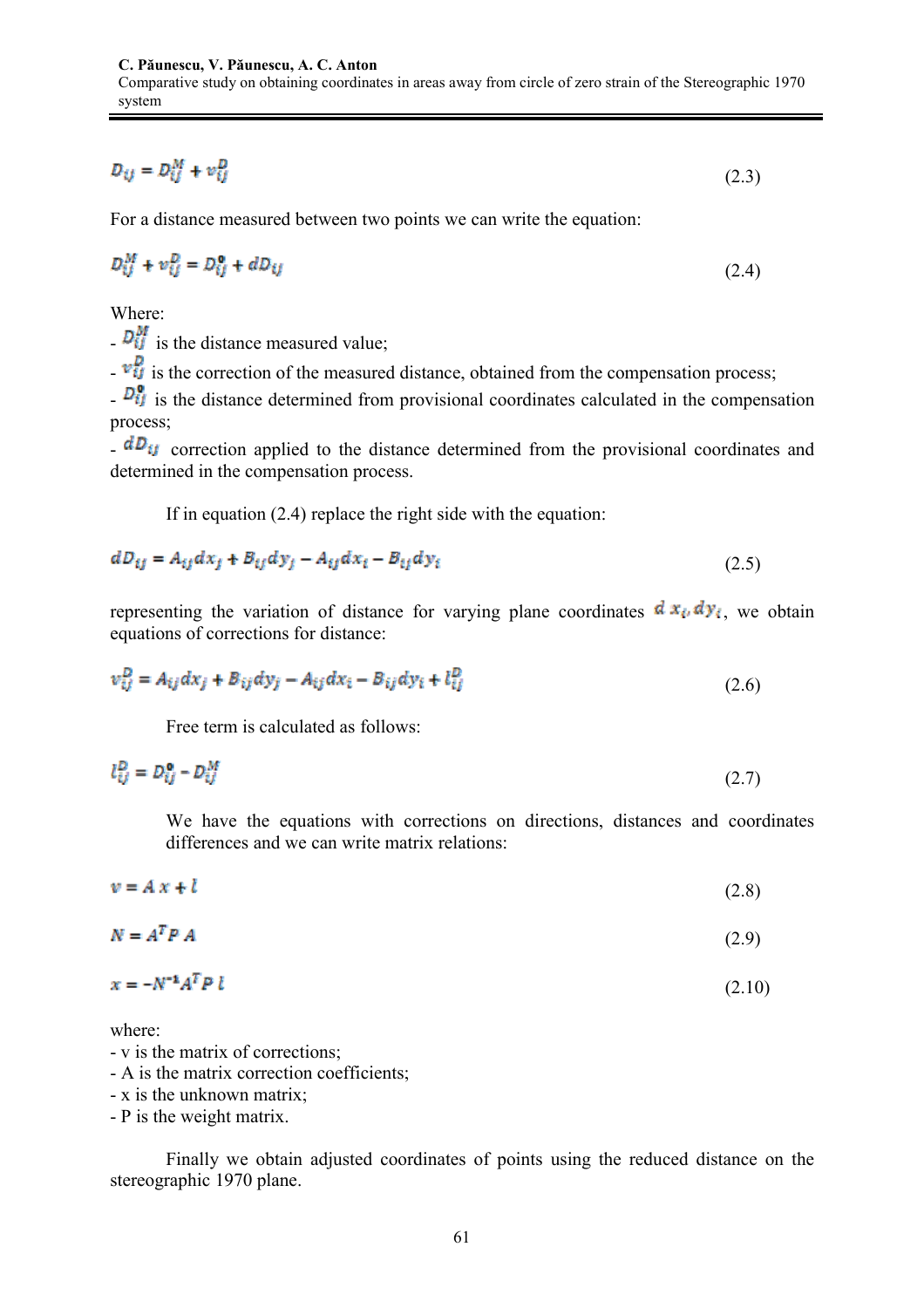### **3. Determination of the coordinates using distances incorrect reduced**

The poligonation method is a method widely used by surveyor and geodesy specialists for stretching small areas. Basically it starts from a point with known coordinates that are stationary with total station and is aimed at another point which is also known coordinates. From the point stationed we see next point in poligonation, previously correlated with that point and thus can determine the orientation of departure. It also measured the distance to the next point and form the next point (from point to point with known coordinates and back again). Total station is then moved to the new point and we see the point where we started and next point in poligonation. The operation is repeated until it reaches the point of closing poligonation, which is also known position. From this point of the poligonation is aimed at the previous point and another point with known coordinates for closed orientation.

Basically we determine the coordinates step by step and finally closes on a known point. Coordinates provided by poligonation should be close to those of inventory, given the precision of the old network and accumulated errors ahead.

General formulas for determination are:

$$
x_B = x_A + D_{o_{AB}} \cos \theta_{AB}
$$
  
\n
$$
y_B = y_A + D_{o_{AB}} \sin \theta_{AB}
$$
\n(2.11)

The distance  $\mathbf{D}_0$  should be reduced to formulas (2.1) and (2.2), but many users are limited to the classical formula:

$$
D_0 = D \cos \alpha = D \sin z \tag{2.12}
$$

Where:

- D is slope distance, measured by total station;

 $-\alpha$  is the angle of slope measured with the total station between the ends base;

- z is the zenith angle measured with the total station between the ends base.

Orientation is transmitted as shown in Figure 1.





The poligonation calculated with formula (2.11) and the distance calculated by the formula (2.12) will not lead to a lower close on the final station coordinates. Function of distance from the zero strain circle that has radius of 201.7 km, the errors may be higher or lower.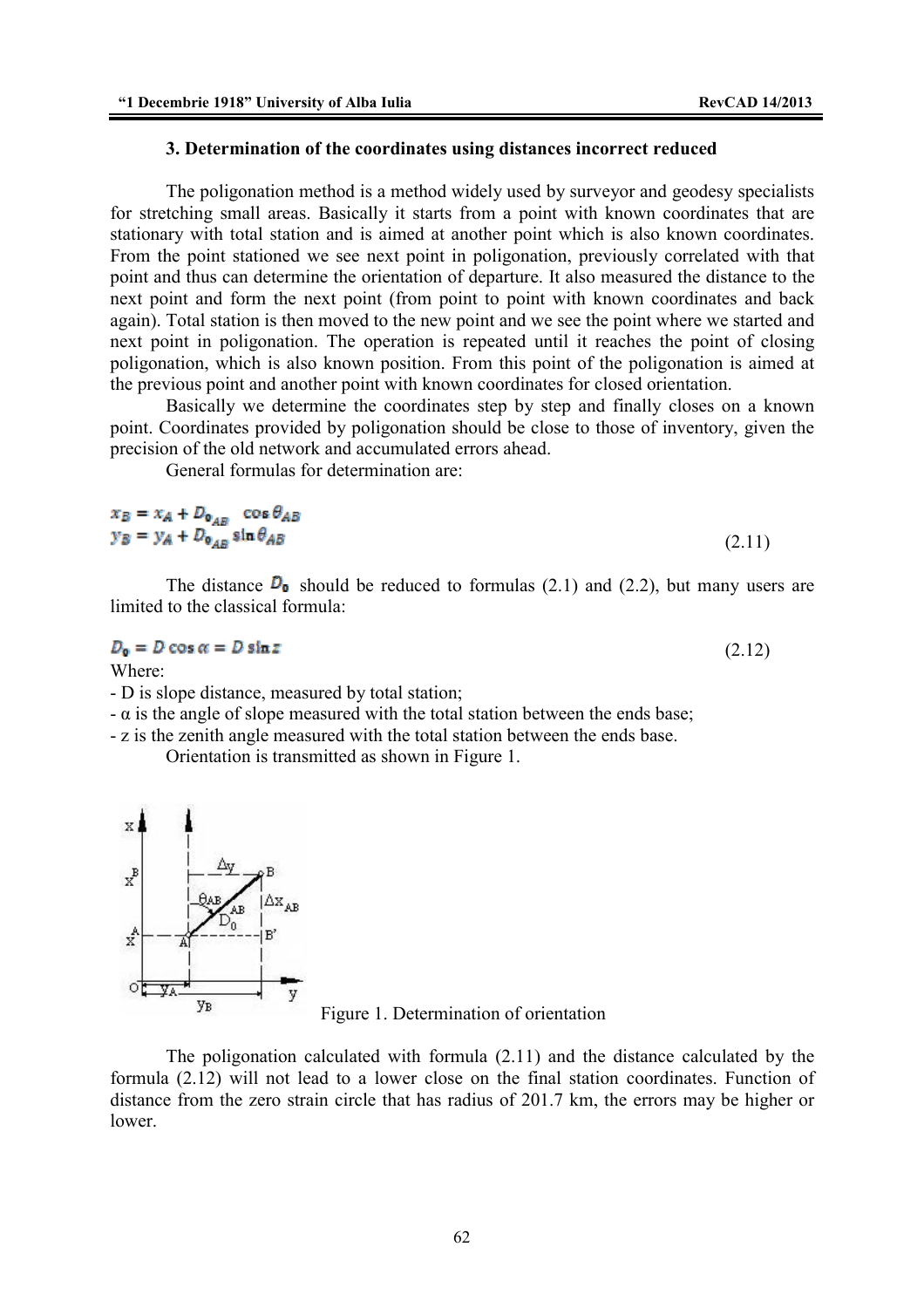### **4. Case study**

 We realized a geodetic network for national roads in Romania. For areas where we work was done to plant a monument every two kilometers. Between these monuments was conducted a poligonation and from these points we measured points for cross sections and a longitudinal profile of the road. Along the points roads we focused too points from the national network that churches, water towers, etc.. to compensate in a single network. Monuments were stationed too with GPS receivers (now GNSS). Network has been compensated by the method of least squares, indirect measurements of three types of equations: direction, distance and coordinate differences.

In the county of Constanta, where the distance from the circle of zero strain is higher, the difference between the distance reduced to stereographic 1970 plan of projection and local plan distance is more than 60 cm/km.

After the work, on the monuments located and computed by SC CORNEL  $\&$ CORNEL TOPOEXIM SRL were stationed authorized person who made sporadic cadastre and topographic works. Their equipment is total stations and the method used for transmitting coordinates poligonation. Following the completion of the work accused the new geodetic network is not responding. We was summoned to OCPI Constanta and we discussed with the authorized persons. We understand that authorized persons have reduced the distance in a wrong way.

 We rebuilt a new calculations with formulas used by authorized persons and calculated coordinate differences present in Table 1. We chose a section between two monuments located at 2 km, in Mangalia. From calculations results that in the studied area the reduction coefficient of the distance is 0.619 m/km. The area is at 377.2 kilometers from the projection center and at 175.5 kilometers of the circle of zero strain. Note that on the total distance of about 2210 meters of the poligonation the error have a total of 1.511 meters. In Table 2 is the differences of distances, reduced by formulas (2.1) and (2.2), correct and reduced to formulas (2.12), incorrectly.

### **5. Conclusions**

 Our case is real and has led to many discussions regarding the calculation of the coordinates. He was accused of lack of programs to compensate geodetic networks using the method of least squares. Now, with the help of *excel* programs is very easy to compute a network of more than 10 new points. Basically, in a few hours, without requiring the programmer can compensation a network and modify the mistakes in real time. It is obvious the error of principle that a wrong reduction of distances can induce in coordinates stations and in the points of detail. The tables are inconclusive and have realized real numbers, errors which may arise from non correct theory. The poligonation start from the point 7-39-52 (means National Road 7, National Road 39, kilometer 52), passing through 7-39-54 and closes in the point 159, end of the poligonation. The points 151 and 7-39-52 are considered old points with known position. The point 7-39-54 is a starting point and point 151 is for orientation. In both calculations are the same coordinates. Note that as we move away from the fixed points, the difference between the coordinates calculated with the two types of distances are greater, as is normal.

 The conclusion is that wherever we perform topographic measurements is better to reduced correct the distance, thus eliminates any source called methodical errors. These errors do not result from equipment or operator of any environmental conditions but the use of inappropriate methods of calculation.